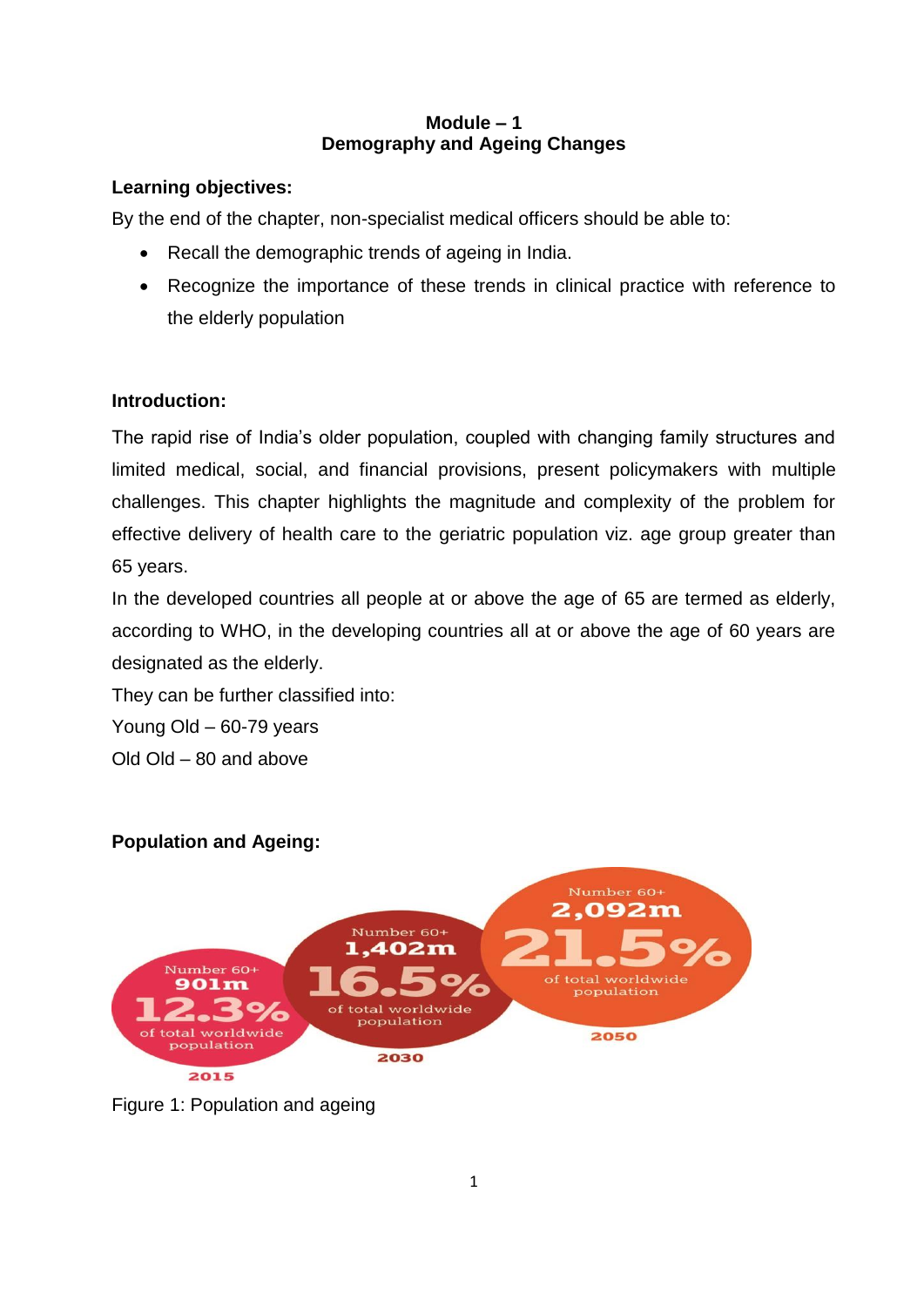

### **Size and growth rate of the elderly population in India:**

Source: United Nations (2015), World Population Prospects, 2015 Revision, Department of Economic and Social Affairs, United Nations.

## Figure 2: Size and growth rate of the elderly population in India

## **Life expectancy:**

*Definition:* Number of years a person is expected to live based on the statistic average.





*Factors contributing to increase in life expectancy*

- Low birth rate
- Access to medical facilities
- Improved medical facilities
- Health awareness
- Immunisation coverage
- Improved standard of living and nutrition
- **D**ottor conitation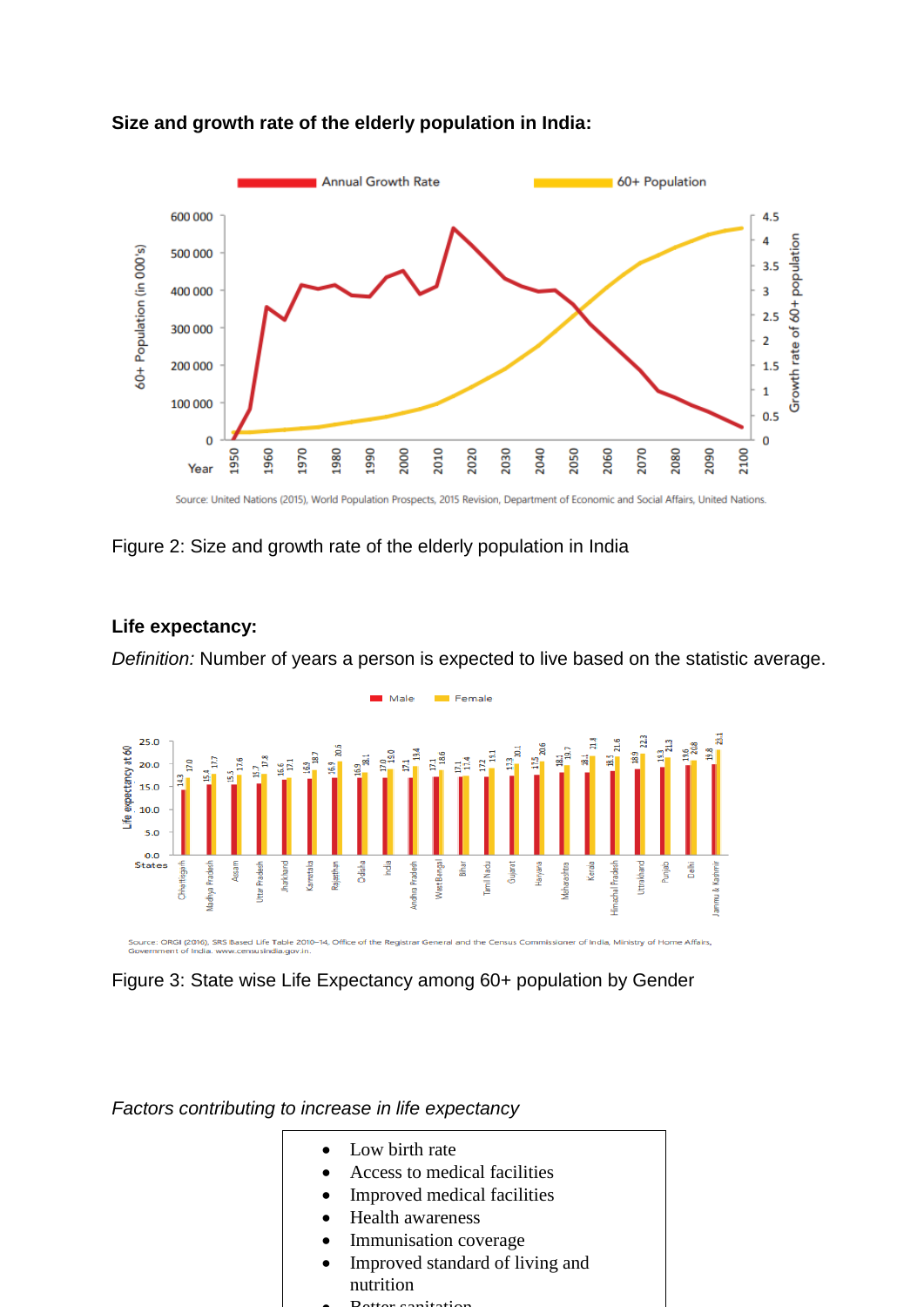### **Ageing Index**:

Ageing index is the number of persons 60 years or older per 100 persons under the age of 15 years. This indicates that the clinician who is graduating in the present times will be seeing a larger number of older persons than younger children.

Between 1950 and 2000, the ageing index for India increased from 14 to 22.7 older persons per 100 children (United Nations, 2010). Over the next 50 years, the ratio is projected to increase by four times and by the year 2050, there will be 105 people 60 years or older for every one hundred children 0-14 years in India (United Nations, 2002).

### **Dependency Ratio**:

The total dependency ratio is a measure of potential social support needs. It is based on the simple notion that all persons under 15 years and those 65 or older are likely to be in some sense dependent on the population in the working ages of 15-64 years.

#### **Total dependency ratio =**

No. of persons < 15 years + No of persons > 65 years x 100 No. of persons aged 15 to 64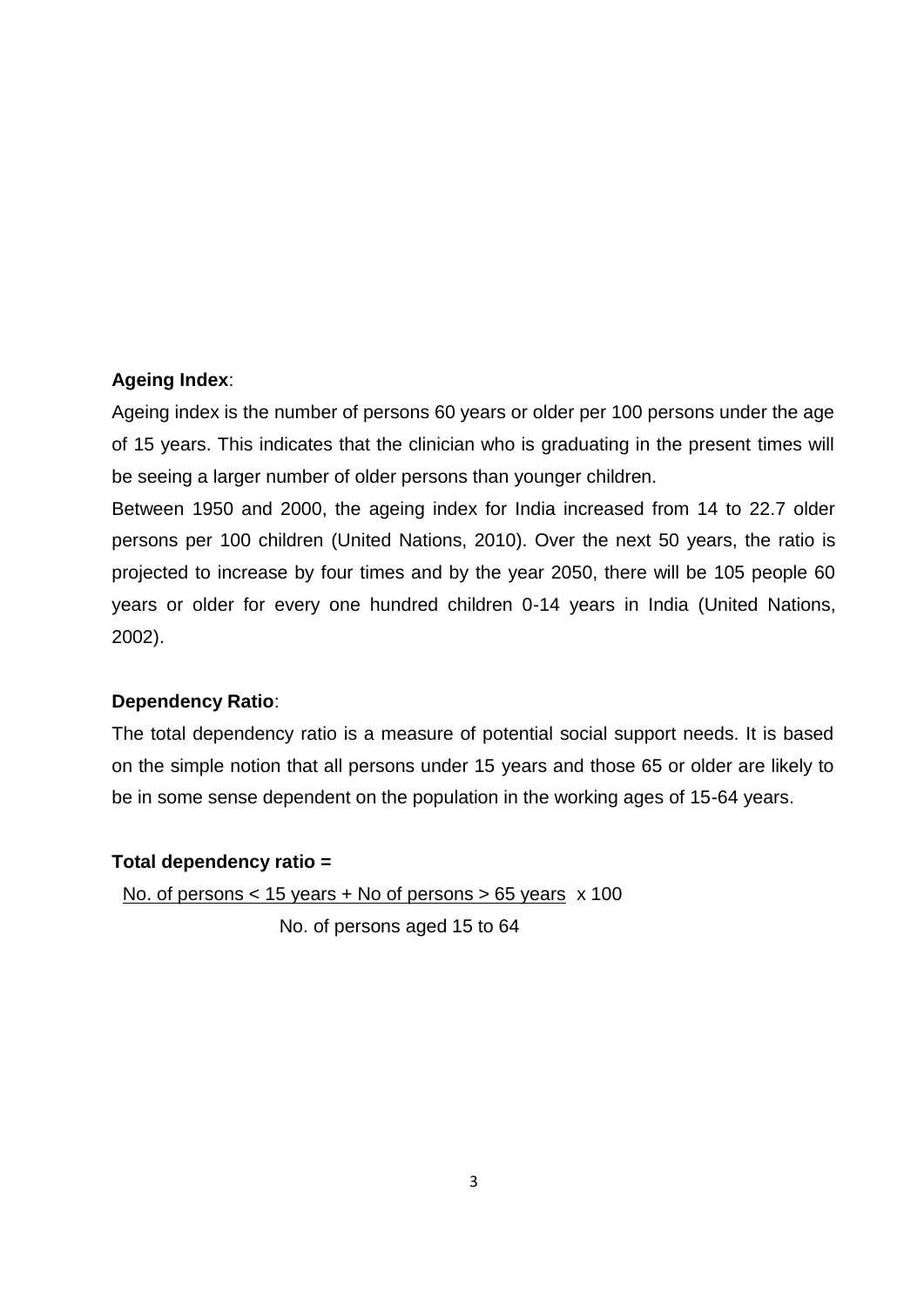

Source: World Population Prospects, The 2015 Revision, Volume I: Comprehensive Tables. UN Population Division, Department of Economic and Social Affairs.

Figure 4: Dependency ratio (per 100) in India, 1950-2100

#### **Demography of Population Ageing in India**

**Ageing trends in India:**

### **Population and ageing indicators in India**

| Age group (% of population)            | 1950 | 1975 | 2000 | 2025 | 2050  |
|----------------------------------------|------|------|------|------|-------|
| 0-14 years                             | 38.9 | 39.8 | 33.5 | 23.2 | 19.7  |
| <b>15-59 years</b>                     | 55.5 | 54.0 | 58.9 | 64.3 | 59.7  |
| $60+$                                  | 5.6  | 6.2  | 7.6  | 12.5 | 20.6  |
| <b>Ageing index</b>                    | 14.4 | 15.6 | 22.7 | 53.6 | 105.0 |
| <b>Median age (Years)</b>              | 20.4 | 20.0 | 23.7 | 31.3 | 38.0  |
| Sex ratio 60+ (Females per 1000 males) | 1112 | 956  | 1089 | 1081 | 1100  |

*Source: World Population Ageing 1950-2050, Population Division, DESA, United Nations. Magnitude and speed of population ageing in India*

Population pyramids for India, 1950, 1970, 1990, 2010, 2030, and 2050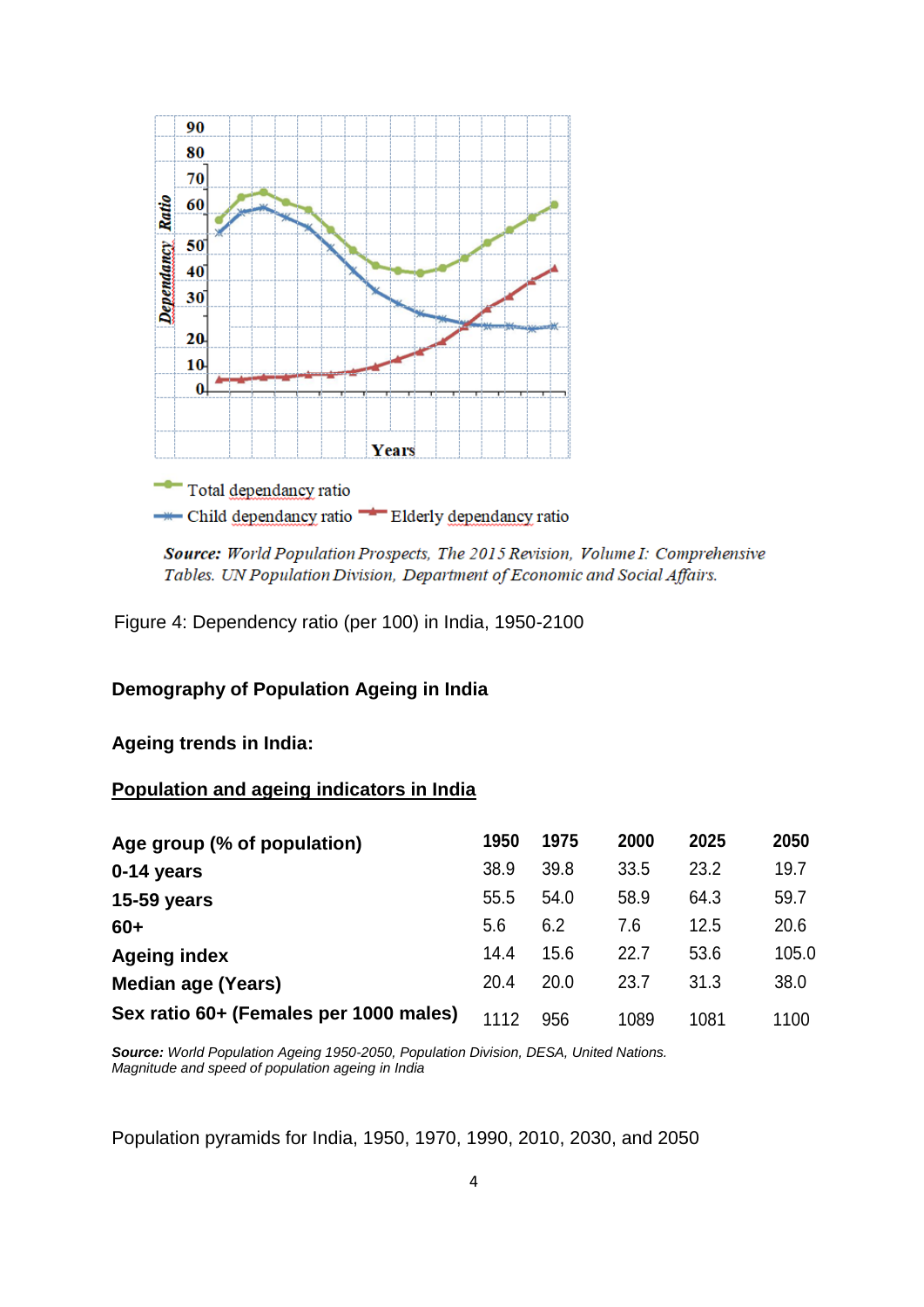| Population (%) |        | Population (%) |        | Population (%) |               |  |
|----------------|--------|----------------|--------|----------------|---------------|--|
| 1950           |        | 1970           |        | 1990           |               |  |
| Male           | Female | Male           | Female |                | Male   Female |  |



*Source: World Population Prospects: The 2008 Revision. UN Population Division, Department of Economic and Social Affairs.*

The population pyramids of the above figure show the share of population in each age group, separately for males and females. It is seen from figure that proportionately higher population in the younger ages in India during the year 1950 indicating the country was in the early stages of demographic transition. Moving forward in time, the base of the population pyramid shrinks as the number of working-age individual increases relative to children and the elderly. However, the proportion of child population has been declining along with this proportionately high growth of the adult and old age population towards the recent years indicating India's progress in demographic transition. The country will have proportionately high old age population in the year 2030 which will further become more pronounced in the year 2050. Notably, the share of population in oldest ages (age 80 +) will become exceptionally higher in the country in the near future.

While India has been experiencing the process of ageing, the intensity of such transition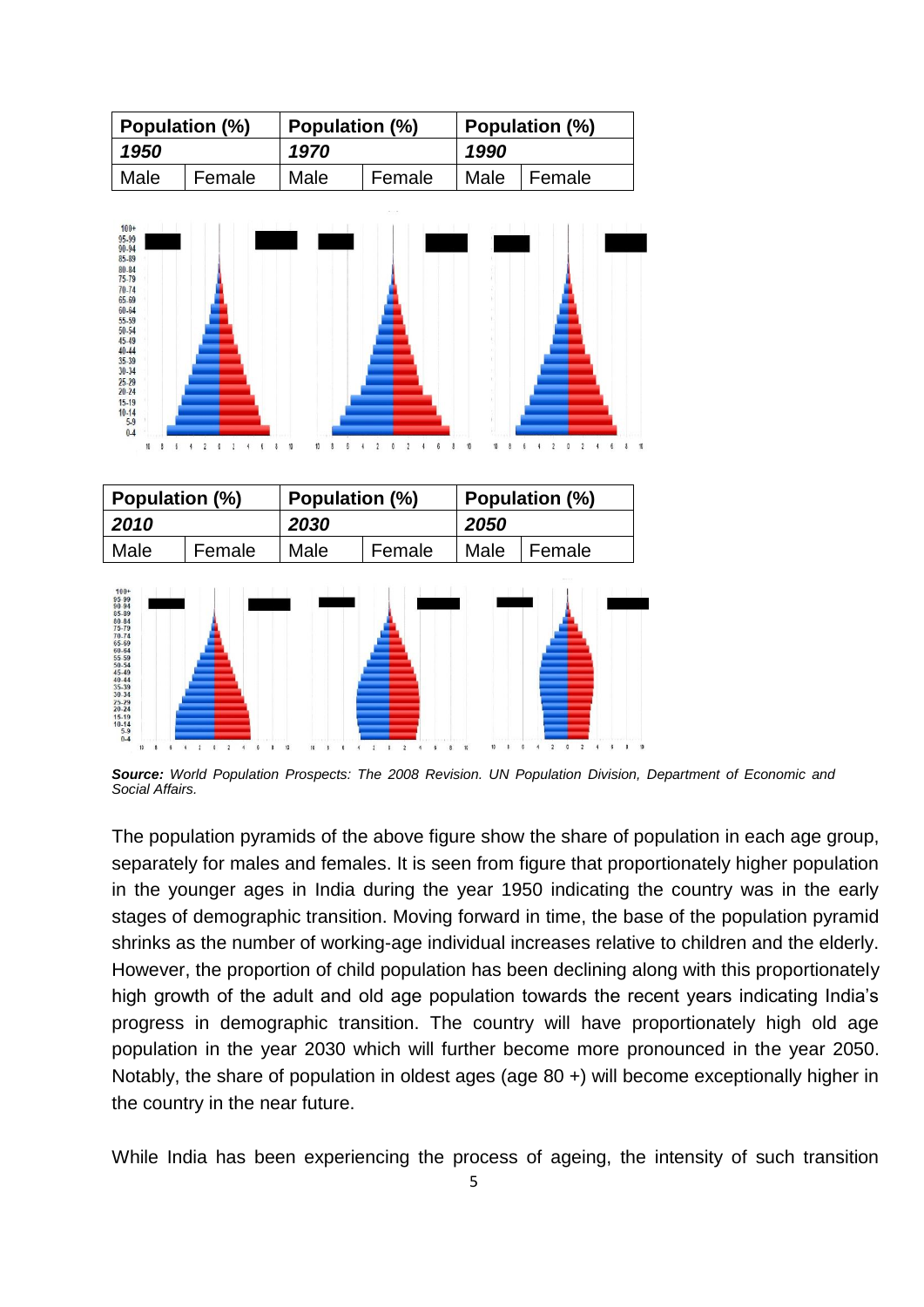varies across the states in accordance with the stage of demographic transition.



### **Reduction in fertility and increase in life expectancy**

*Source [: http://www.censusindia.gov.in/Vital\\_Statistics/SRS\\_Life\\_Table/2.Analysis\\_2010-14.pdf](http://www.censusindia.gov.in/Vital_Statistics/SRS_Life_Table/2.Analysis_2010-14.pdf)* Figure 5: Expectation of life at birth by sex and residence, India, 1970-75 to 2010-14

## **Consequences of population ageing in India**

- 1. Demographic changes present complex health, social, and economic challenges to which this heterogeneous country must rapidly adapt, both at present and continuing into the future.
- 2. This growing longevity gap between the sexes implies that India's older adult population is becoming increasingly female.It thus becomes imperative for the policy makers to keep this distinction in mind while developing policies for the elderly.
- 3. Non Communicable Disease burden occurs in old age, their peak occurrence in India is a decade earlier (age 45+) than western countries (age 55+). Hence, the issue is not only the burden, but also its premature onset of chronic diseases and mortality (in the Middle Ages of 45 and over) and the resulting socio-economic consequences.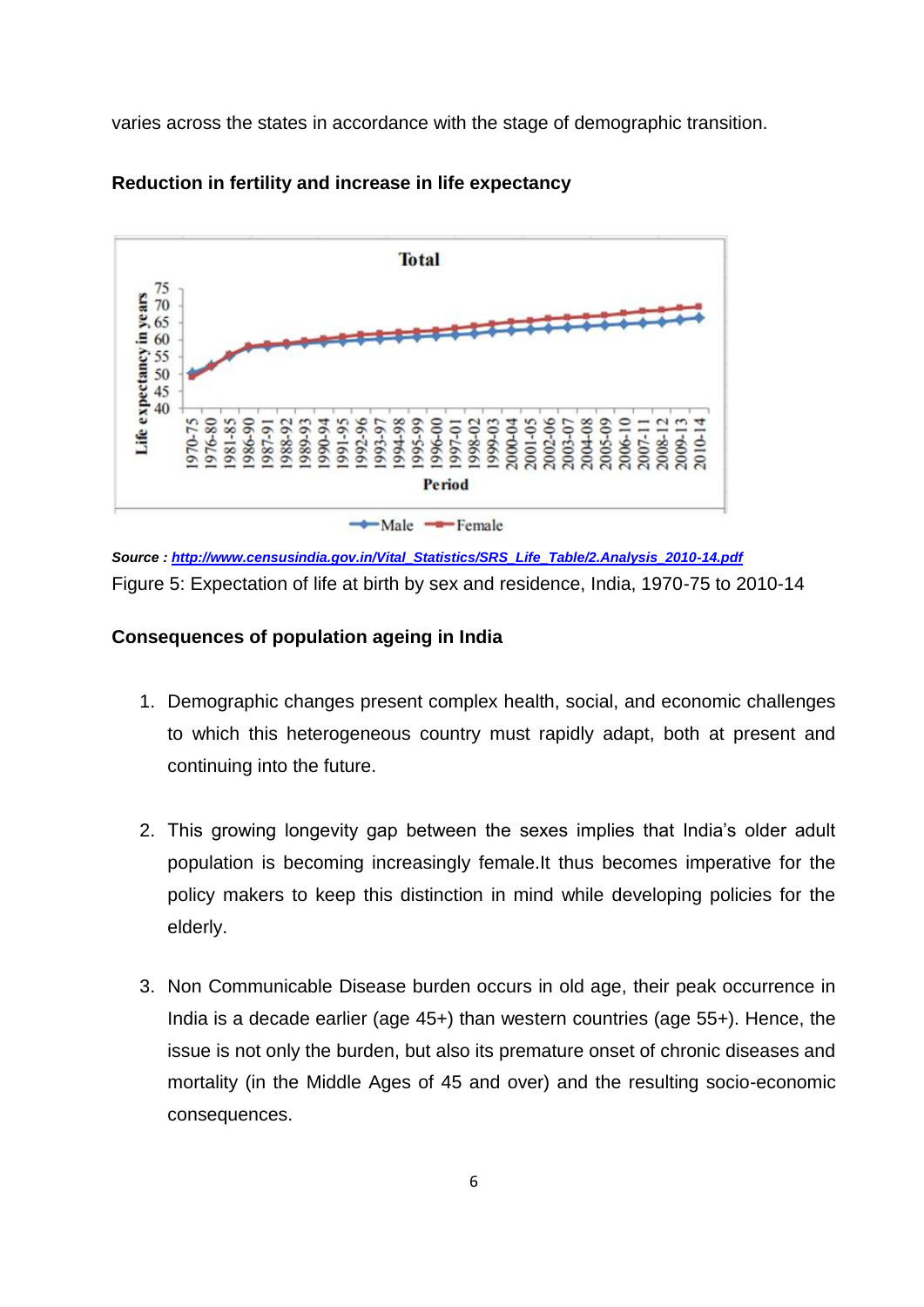- 4. India has witnessed remarkable economic growth but how much of that growth will benefit the older generation is a complex and unanswered question. For example, pension schemes coverage among the Indian elderly has been a major challenge for people in rural areas, and those employed in the informal sector populations which are already more vulnerable.
- 5. *Ruralization of the elderly* According to the 2011 census, 71% of the elderly live in rural India.
- 6. Migration of the younger generation to urban areas leaves the vulnerable elderly population to isolation without adequate social support.
- 7. *Resource Allocation:* An increasing proportion of the older age group creates social, administrative and political pressures on a society to change its pattern of resource distribution, generating conditions that may give rise to intergenerational conflict.
- 8. *Social Security in Old Age:* As more people live longer, retirement, pensions and other social benefits tend to extend over longer periods of time and add to financial burden.
- 9. *Rising Medical Costs:* Elderly people with multiple co-morbidities need medical assistance leading to rising medical costs.

### **Suggestions to meet these challenges:**

- Awareness of facilities and government schemes available to the elderly.
- At the grass root level, health promotion and prevention should be encouraged.
- The best way to fulfill the needs of health expenditure in older ages is health insurance which is initiated at middle age itself.
- Availability of medications at an affordable costs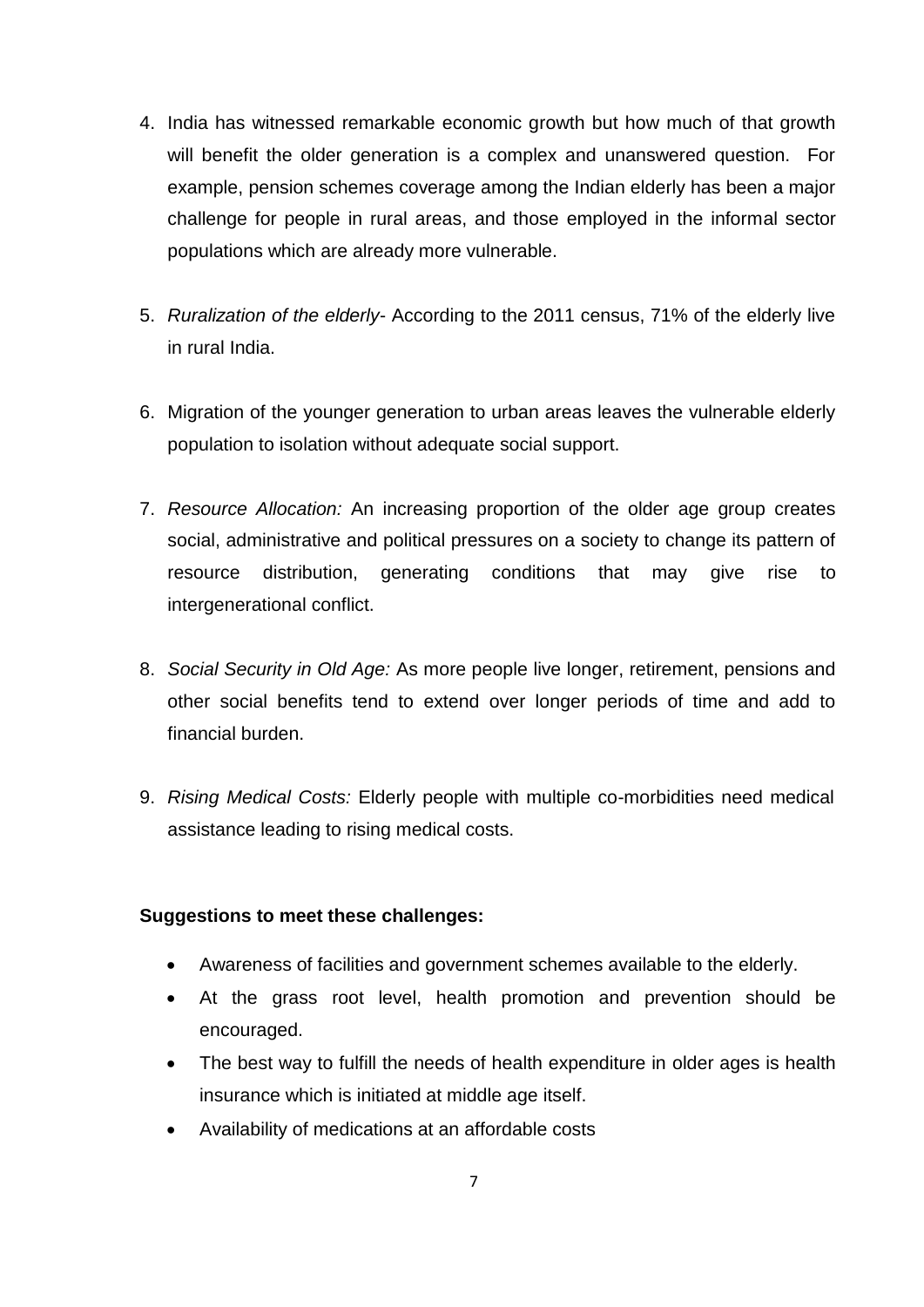Key points:

- **Geriatric population is increasing with female preponderance**
- **This places an enormous burden on the health care system.**
- **Understanding the demographic changes helps to plan for effective health care delivery to the elderly.**

#### **References:**

- CIA World Fact book. (2010). Available at https://www.cia.gov/library/publications/the-worldfactbook
- Registrar General of India, Census of India. (2001). Final population Totals, India Office of the Registrar General and Census Commissioner, India, New Delhi.
- Registrar General of India, Census of India. (2011). Final population Totals, India Office of the Registrar General and Census Commissioner, India, New Delhi.
- Population Pyramids of the World, 1950-2100, https://populationpyramid.net/india/2050/, accessed on 29<sup>th</sup> June 2016.
- Registrar General of India, Sample Registration System Bulletin.(2012). Volume 47 No.2.Registrar General, India.
- Registrar General of India, Sample Registration System Bulletin.(2002). Volume 36 No.2.Registrar General, India.
- *Registrar General & Census Commissioner,* Sample Registration System Statistical Report.(2013). Report No. 1 of 2014, Office of the *Registrar General & Census Commissioner, India.*
- Ministry of Home Affairs Government of India, New Delhi.
- United Nations.(2002). World population ageing, 1950-2050. United Nations Population, Division, Department of Economic and Social Affairs.
- United Nations. (2008). World Population Prospects: The 2007 Revision. United Nations Population Division, Department of Economic and Social Affairs.
- United Nations. (2009). World Population Prospects: The 2008 Revision. United Nations Population Division, Department of Economic and Social Affairs.
- United Nations. (2011). World Population Prospect: The 2010 Revision. United Nations Population Division, Department of Economic and Social Affairs.
- United Nations. (2015a). World Population Prospects: The 2015 Revision, Volume I: Comprehensive Tables. United Nations Population Division,